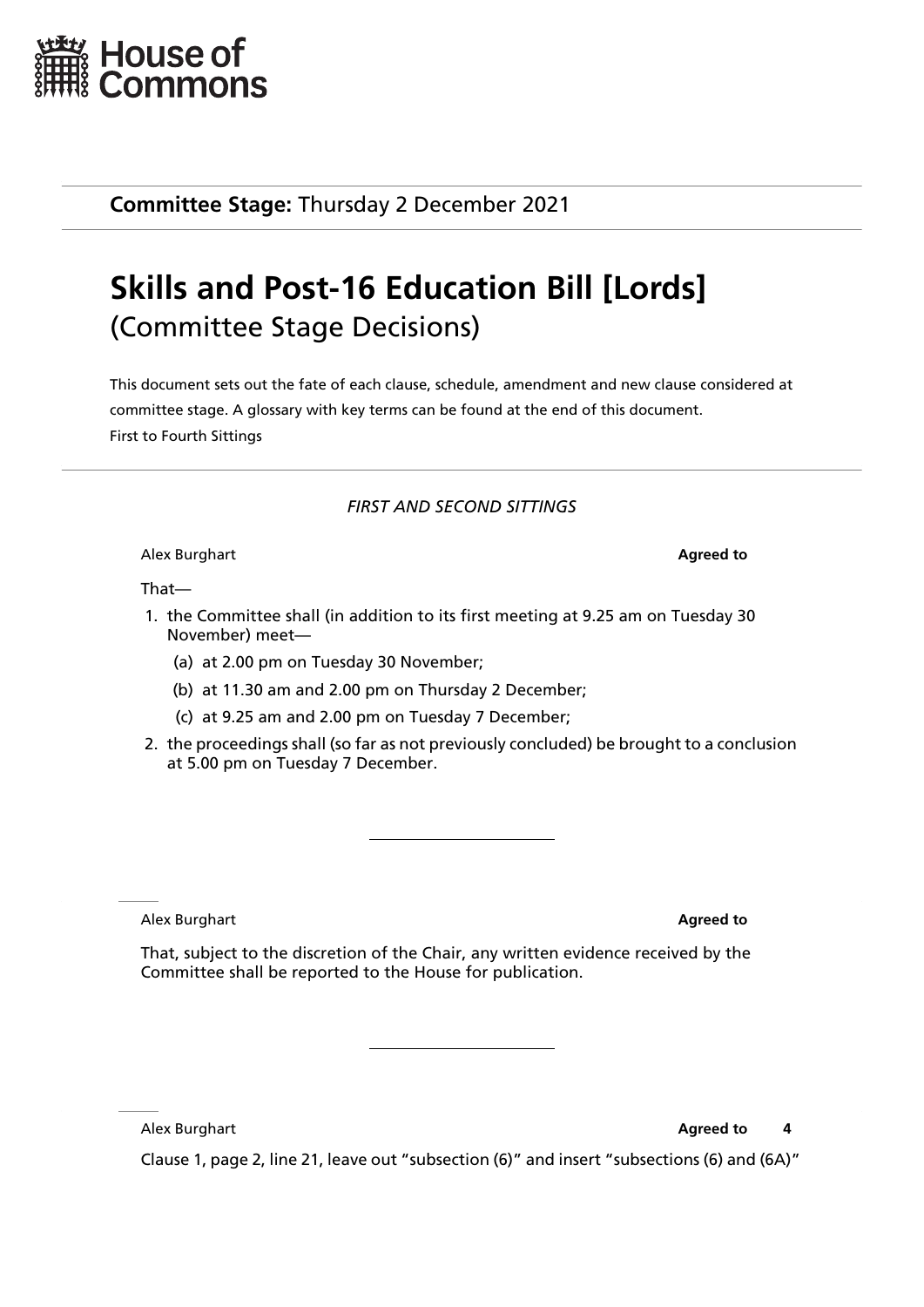| Alex Burghart                                                                          |                                                                                                                                                                                                                                                                                                                       | <b>Agreed to</b>                         | 5  |
|----------------------------------------------------------------------------------------|-----------------------------------------------------------------------------------------------------------------------------------------------------------------------------------------------------------------------------------------------------------------------------------------------------------------------|------------------------------------------|----|
|                                                                                        | Clause 1, page 2, line 32, at end insert-                                                                                                                                                                                                                                                                             |                                          |    |
|                                                                                        | "(6A) Where a specified area covers any of the area of a relevant authority,<br>the Secretary of State may approve and publish a local skills improvement<br>plan for the specified area only if satisfied that in the development of the<br>plan due consideration was given to the views of the relevant authority. |                                          |    |
|                                                                                        | For this purpose "relevant authority" means-                                                                                                                                                                                                                                                                          |                                          |    |
| (a)                                                                                    | a mayoral combined authority within the meaning of Part 6 of the<br>Local Democracy, Economic Development and Construction Act<br>2009 (see section 107A(8) of that Act), or                                                                                                                                          |                                          |    |
| (b)                                                                                    | the Greater London Authority."                                                                                                                                                                                                                                                                                        |                                          |    |
| Alex Burghart                                                                          |                                                                                                                                                                                                                                                                                                                       | <b>Agreed to on division</b>             | 6  |
|                                                                                        | Clause 1, page 2, line 35, leave out from "body" to "for" in line 37                                                                                                                                                                                                                                                  |                                          |    |
| Alex Burghart                                                                          |                                                                                                                                                                                                                                                                                                                       | <b>Agreed to on division</b>             | 7  |
|                                                                                        | Clause 1, page 2, line 40, leave out from beginning to "and" in line 6 on page 3                                                                                                                                                                                                                                      |                                          |    |
| Emma Hardy                                                                             |                                                                                                                                                                                                                                                                                                                       | Withdrawn after debate                   | 27 |
|                                                                                        | Clause 1, page 3, line 4, at end insert-                                                                                                                                                                                                                                                                              |                                          |    |
|                                                                                        | "(iv)<br>groups representing the interests of people with<br>disabilities,"                                                                                                                                                                                                                                           |                                          |    |
| Mr Toby Perkins                                                                        |                                                                                                                                                                                                                                                                                                                       | Withdrawn after debate                   | 33 |
| <b>Matt Western</b>                                                                    |                                                                                                                                                                                                                                                                                                                       |                                          |    |
|                                                                                        | Clause 1, page 3, line 4, at end insert-<br>"(iv)<br>Local Enterprise Partnerships and the skills and<br>productivity board,"                                                                                                                                                                                         |                                          |    |
|                                                                                        |                                                                                                                                                                                                                                                                                                                       |                                          |    |
| Sarah Champion<br>Marsha De Cordova<br>Paula Barker<br><b>Tony Lloyd</b><br>lan Lavery |                                                                                                                                                                                                                                                                                                                       | <b>Negatived on division</b>             | 1  |
| Mr Virendra Sharma<br><b>Ruth Cadbury</b><br>Kate Osborne<br>Wera Hobhouse             | Rushanara Ali<br><b>Mr Clive Betts</b><br>Munira Wilson                                                                                                                                                                                                                                                               | <b>Ms Marie Rimmer</b><br>Kim Leadbeater |    |

Clause 1, page 3, line 6, after "evidence" insert ", including the views of relevant community groups including those representing the interests of disabled people,"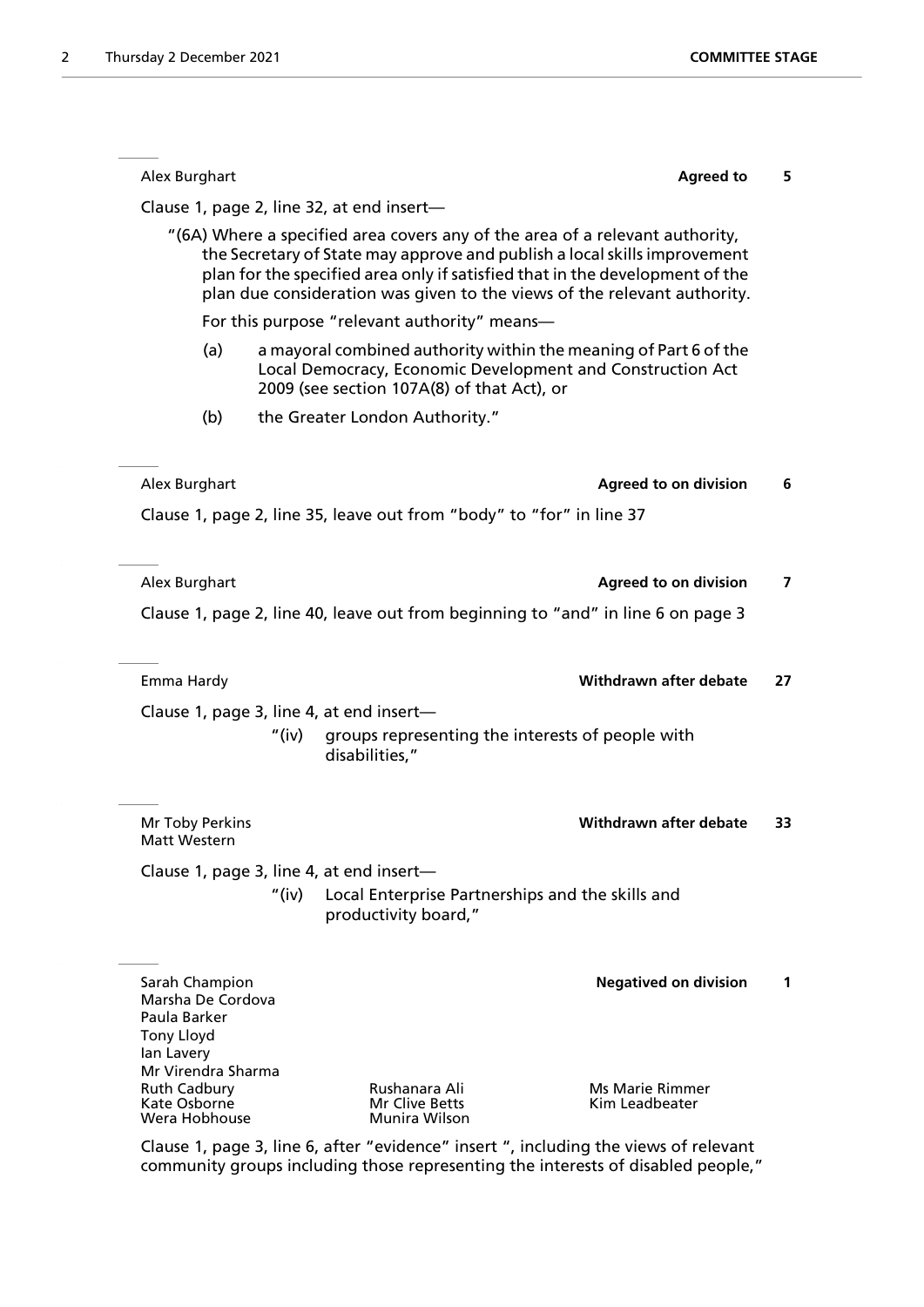| Alex Burghart                             |                                                                                                                                                                                                                                                          | <b>Agreed to on division</b> | 8            |
|-------------------------------------------|----------------------------------------------------------------------------------------------------------------------------------------------------------------------------------------------------------------------------------------------------------|------------------------------|--------------|
|                                           | Clause 1, page 3, line 8, leave out "by people resident"                                                                                                                                                                                                 |                              |              |
| Alex Burghart                             |                                                                                                                                                                                                                                                          | <b>Agreed to on division</b> | 9            |
|                                           |                                                                                                                                                                                                                                                          |                              |              |
|                                           | Clause 1, page 3, line 9, leave out "and other local bodies"                                                                                                                                                                                             |                              |              |
| Alex Burghart                             |                                                                                                                                                                                                                                                          | <b>Agreed to</b>             | 10           |
|                                           | Clause 1, page 3, line 10, after "any" insert "English-funded"                                                                                                                                                                                           |                              |              |
|                                           |                                                                                                                                                                                                                                                          | <b>Not called</b>            |              |
| Sarah Champion<br>Marsha De Cordova       |                                                                                                                                                                                                                                                          |                              | $\mathbf{2}$ |
| Paula Barker<br><b>Tony Lloyd</b>         |                                                                                                                                                                                                                                                          |                              |              |
| lan Lavery                                |                                                                                                                                                                                                                                                          |                              |              |
| Mr Virendra Sharma<br><b>Ruth Cadbury</b> | Rushanara Ali                                                                                                                                                                                                                                            | <b>Ms Marie Rimmer</b>       |              |
| Kate Osborne<br>Wera Hobhouse             | Mr Clive Betts<br>Munira Wilson                                                                                                                                                                                                                          | Kim Leadbeater               |              |
|                                           | Clause 1, page 3, line 12, at end insert-                                                                                                                                                                                                                |                              |              |
| "(d)                                      | identifies actions to be taken to reduce the disability                                                                                                                                                                                                  |                              |              |
|                                           | employment gap within the specified area."                                                                                                                                                                                                               |                              |              |
| Emma Hardy                                |                                                                                                                                                                                                                                                          | <b>Not called</b>            | 28           |
|                                           | Clause 1, page 3, line 12, at end insert-                                                                                                                                                                                                                |                              |              |
| "(d)                                      | identifies positive actions to reduce the disability employment<br>gap within the specified area."                                                                                                                                                       |                              |              |
|                                           |                                                                                                                                                                                                                                                          |                              |              |
| Mr Toby Perkins<br>Matt Western           |                                                                                                                                                                                                                                                          | <b>Not called</b>            | 34           |
|                                           | Clause 1, page 3, line 12, at end insert-                                                                                                                                                                                                                |                              |              |
| "(d) ·                                    | lists specific strategies to support learners who have or have<br>previously had, a statement of Special Educational Need or an<br>Education and Health Care Plan into employment, including but<br>not limited to provision for supported internships." |                              |              |
|                                           |                                                                                                                                                                                                                                                          |                              |              |
| Mr Toby Perkins<br>Matt Western           |                                                                                                                                                                                                                                                          | Not called                   | 38           |
|                                           | Clause 1, page 3, line 12, at end insert-                                                                                                                                                                                                                |                              |              |
| "(d)                                      | takes account of a provider of designated distance learning<br>courses that are undertaken by residents of the specified area."                                                                                                                          |                              |              |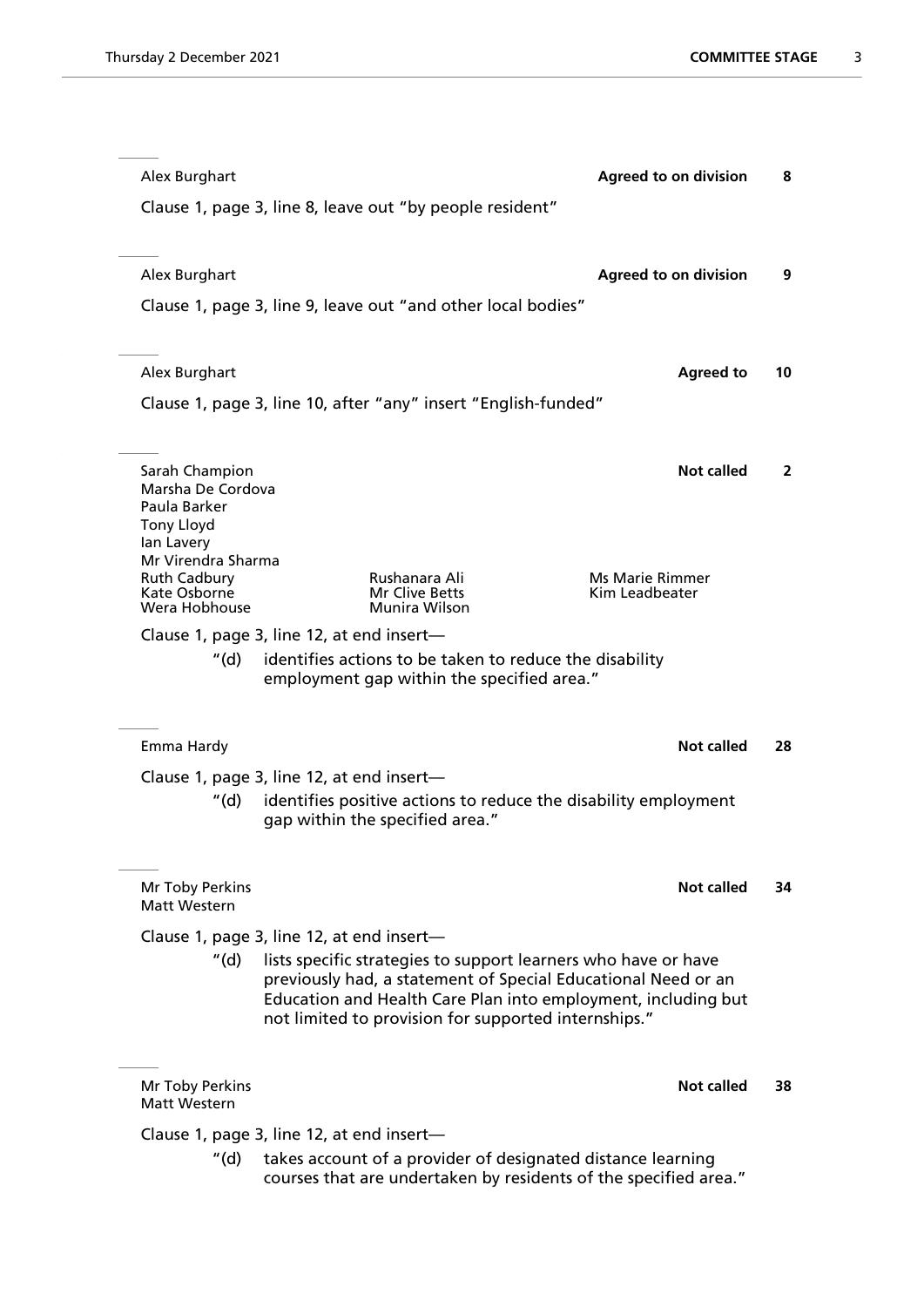Mr Toby Perkins **Not called** 39 Matt Western Clause 1, page 3, line 12, at end insert— "(d) these conditions to include the requirement for the LSIP to give due regard to a national strategy for education and skills, which is agreed across the Department for Education, Department for Work and Pensions, Department for Business, Energy and Industrial Strategy, and the Department for Levelling Up Housing and Communities." **Mr Toby Perkins <b>Not called** 40 Matt Western Clause 1, page 3, line 12, at end insert— "(7A) The Secretary of State must prepare and publish guidance setting out the criteria used to determine the boundaries of a specified area for the purpose of this section." Mr Toby Perkins **Negatived on division 41** Matt Western Clause 1, page 3, line 12, at end insert— "(7A) Before local skills improvement plans are introduced outside of trailblazer areas, the Secretary of State must publish guidance relating to their implementation, subject to consultation of all Mayoral Combined Authorities and, where there is not one, the relevant local authority." **Mr Toby Perkins <b>Not called** 44 Matt Western Clause 1, page 3, line 12, at end insert—

"(7A) Colleges and other providers may propose revisions where they consider that the plans do not appropriately reflect the full diversity of priorities across the locality."

*Clause, as amended, agreed to.*

Matt Western

Mr Toby Perkins **Withdrawn after debate 35**

Clause 2, page 3, line 22, after "the" and before "employers" insert "public and private sector"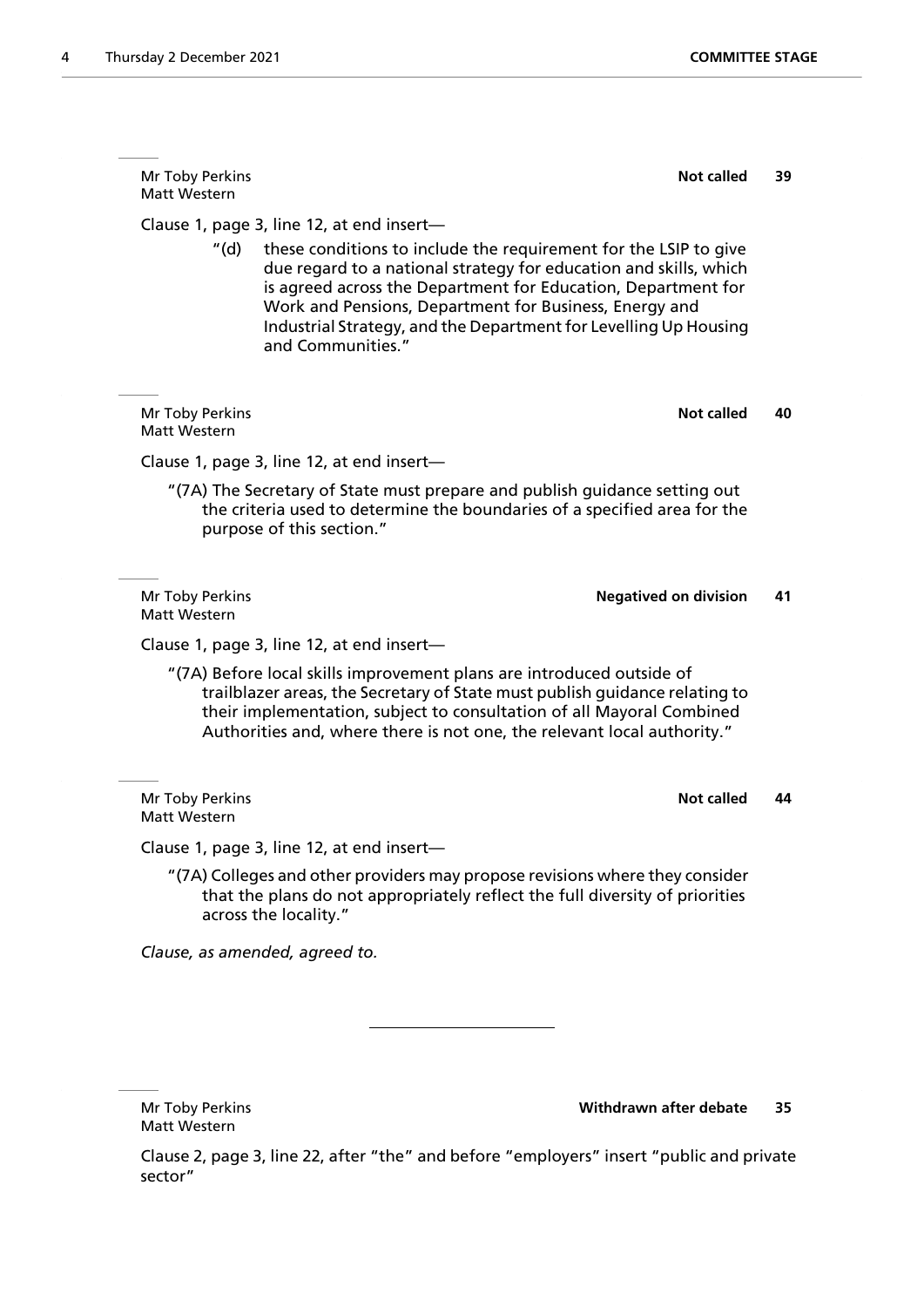| Thursday 2 December 2021 |
|--------------------------|
|--------------------------|

Mr Toby Perkins **Not called** 45 Matt Western Clause 2, page 3, line 22, leave out "reasonably" Mr Toby Perkins **Not called** 36 Matt Western Clause 2, page 3, line 22, after "employers" insert ", local Further Education colleges, independent training providers, local authority (including Mayoral combined authorities) and Local enterprise partnerships" Mr Toby Perkins **Not called** 46 Matt Western Clause 2, page 3, line 23, after "area," insert "including the interests of small and medium sized enterprises, the self-employed and public and voluntary sector employers," **Sarah Champion Not called** 3 Emma Hardy Marsha De Cordova Paula Barker Tony Lloyd Ian Lavery Mr Virendra Sharma Ruth Cadbury Rushanara Ali Ms Marie Rimmer Kate Osborne<br>Kim Leadbeater Kim Corea Hobhouse **Munira Wilson** Clause 2, page 3, line 23, at end insert— "(iii) the body is composed of employers who demonstrate reputable practice in relation to equality and diversity in employment, including in relation to disability, and" Mr Toby Perkins **Negatived on division 37** Matt Western Clause 2, page 3, line 23, at end insert— "(iii) in the event that there is no body in the local area that is representative of the organisations listed under subsection (1)(a)(ii) the Secretary of State will instruct the Local Enterprise Partnership or Metro mayor to bring together a board which is representative of all the

organisations outlined in subsection (1)(a)(ii), who will take on responsibility for drawing up the local skills improvement plan."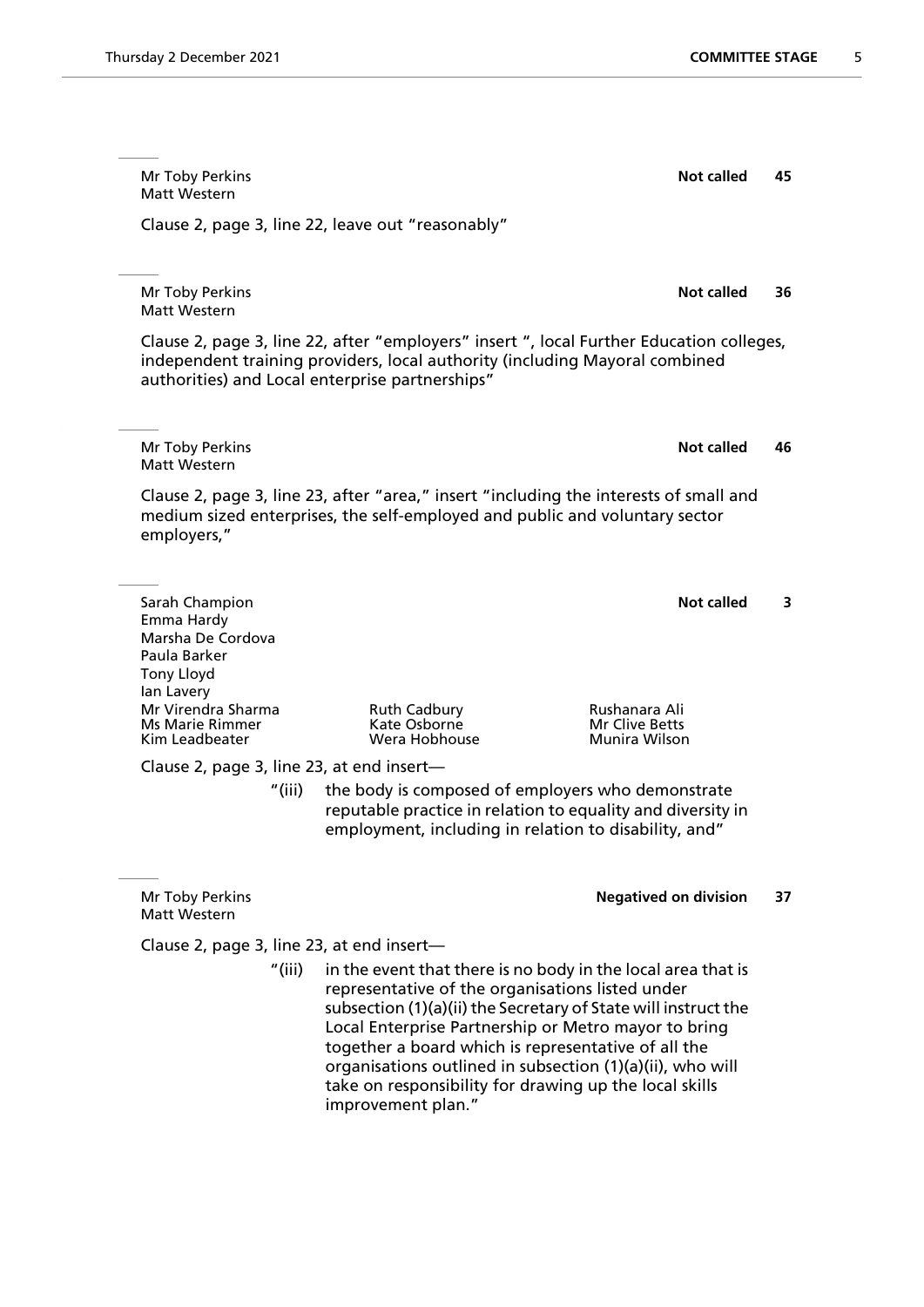Matt Western

Matt Western

Clause 2, page 3, line 25, at end insert—

| (c)                                                                                                                                                                                 | plans or allocating funds which records actual or perceived<br>conflicts of interests, and<br>anything else the Secretary of State considers appropriate." |                  |    |
|-------------------------------------------------------------------------------------------------------------------------------------------------------------------------------------|------------------------------------------------------------------------------------------------------------------------------------------------------------|------------------|----|
| Clause agreed to.                                                                                                                                                                   |                                                                                                                                                            |                  |    |
| Clause 3 agreed to.                                                                                                                                                                 |                                                                                                                                                            |                  |    |
|                                                                                                                                                                                     |                                                                                                                                                            |                  |    |
|                                                                                                                                                                                     |                                                                                                                                                            |                  |    |
|                                                                                                                                                                                     |                                                                                                                                                            |                  |    |
| Alex Burghart                                                                                                                                                                       |                                                                                                                                                            | <b>Agreed to</b> | 11 |
|                                                                                                                                                                                     | Clause 4, page 5, line 35, after "institution" insert "in England"                                                                                         |                  |    |
|                                                                                                                                                                                     |                                                                                                                                                            |                  |    |
| Alex Burghart                                                                                                                                                                       |                                                                                                                                                            | <b>Agreed to</b> | 12 |
|                                                                                                                                                                                     | Clause 4, page 5, line 38, leave out "a" and insert "an English"                                                                                           |                  |    |
|                                                                                                                                                                                     |                                                                                                                                                            |                  |    |
| Alex Burghart                                                                                                                                                                       |                                                                                                                                                            | <b>Agreed to</b> | 13 |
| Clause 4, page 5, line 40, after "provider" insert "whose activities, so far as they relate<br>to the provision of post 16 tochnical education or training are carried on or partly |                                                                                                                                                            |                  |    |

Clause 2, page 3, line 27, leave out "as the Secretary of State considers appropriate" and insert ", including—

Mr Toby Perkins **Negatived on division 43**

*THIRD AND FOURTH SITTINGS*

Mr Toby Perkins **Not called** 42

"(c) the Secretary of State has received in writing the consent of the relevant local authority or Mayoral Combined Authority."

- "(a) the requirement for the local skills improvement plan to give due regard to relevant national and regional strategies, including in respect of the Decarbonisation Strategy,
- (b) a requirement for employer representative bodies to publish a conflicts of interest policy for all those involved in approving plans or allocating funds which records actual or perceived

to the provision of post-16 technical education or training, are carried on, or partly carried on, in England"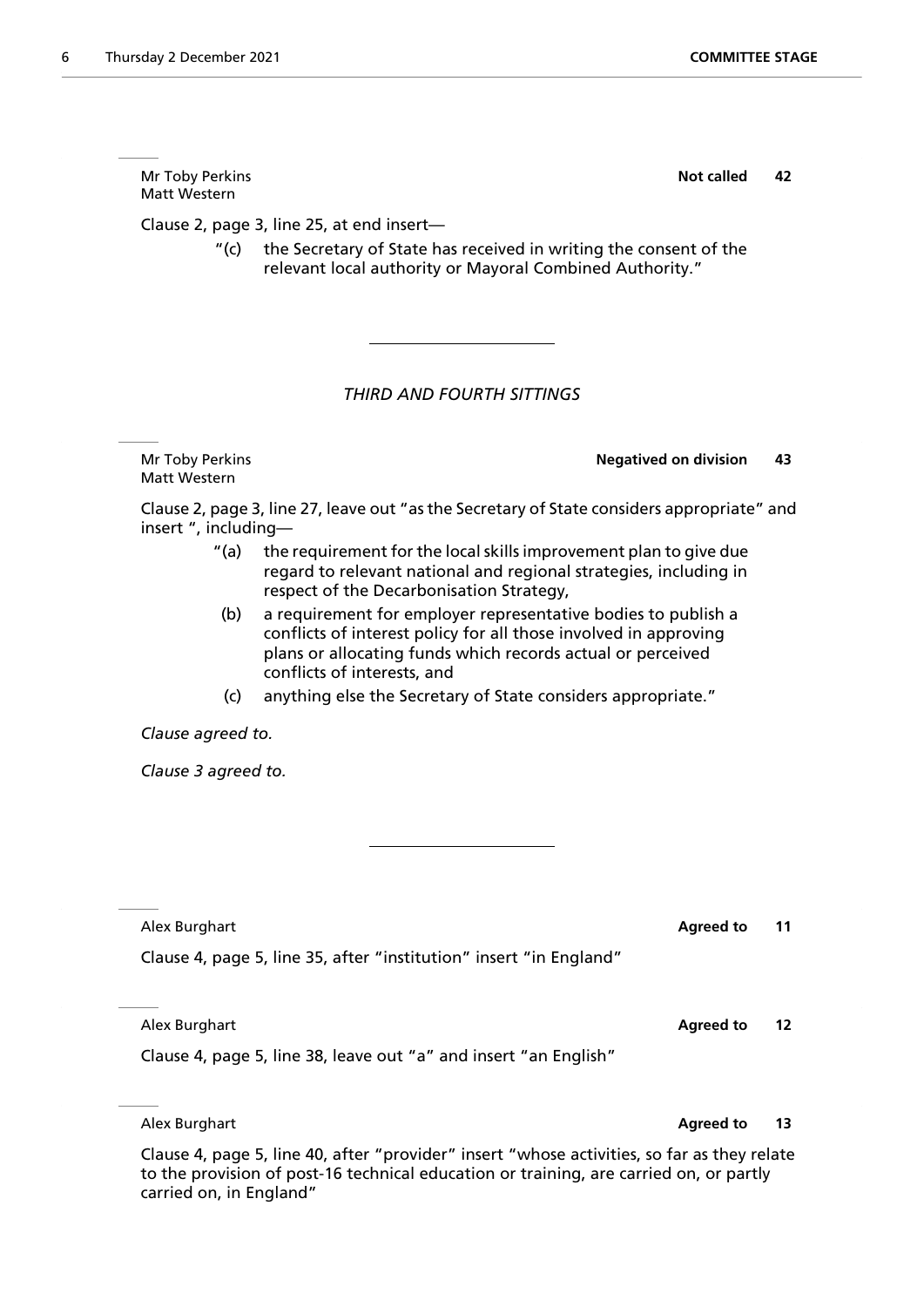| Alex Burghart                                                                                                                                                                                                            | <b>Agreed to</b>             | 14 |
|--------------------------------------------------------------------------------------------------------------------------------------------------------------------------------------------------------------------------|------------------------------|----|
| Clause 4, page 5, line 41, at end insert "in England"                                                                                                                                                                    |                              |    |
|                                                                                                                                                                                                                          |                              |    |
| Alex Burghart                                                                                                                                                                                                            | <b>Agreed to</b>             | 15 |
| Clause 4, page 6, line 9, leave out "in respect of which amounts are" and insert "funded,<br>wholly or partly, by amounts"                                                                                               |                              |    |
| Alex Burghart                                                                                                                                                                                                            | <b>Agreed to</b>             | 16 |
| Clause 4, page 6, line 10, leave out "by the Secretary of State"                                                                                                                                                         |                              |    |
|                                                                                                                                                                                                                          |                              |    |
| Alex Burghart                                                                                                                                                                                                            | <b>Agreed to</b>             | 17 |
| Clause 4, page 6, line 11, after "made" insert "by the Secretary of State"                                                                                                                                               |                              |    |
| Clause, as amended, agreed to.                                                                                                                                                                                           |                              |    |
| Clause 5 agreed to.                                                                                                                                                                                                      |                              |    |
|                                                                                                                                                                                                                          |                              |    |
|                                                                                                                                                                                                                          |                              |    |
|                                                                                                                                                                                                                          |                              |    |
|                                                                                                                                                                                                                          |                              |    |
| Mr Toby Perkins<br>Matt Western                                                                                                                                                                                          | <b>Negatived on division</b> | 32 |
| Clause 6, page 7, line 23, at end insert-                                                                                                                                                                                |                              |    |
| "(2A) The Institute shall perform a review of the operation of the<br>apprenticeship levy, paying particular regard to ensuring that sufficient<br>apprenticeships at level 3 and below are available."                  |                              |    |
| Clause agreed to.                                                                                                                                                                                                        |                              |    |
|                                                                                                                                                                                                                          |                              |    |
|                                                                                                                                                                                                                          |                              |    |
|                                                                                                                                                                                                                          |                              |    |
|                                                                                                                                                                                                                          |                              |    |
| Mr Toby Perkins<br><b>Matt Western</b>                                                                                                                                                                                   | Withdrawn after debate       | 47 |
| Clause 7, page 10, line 37, at end insert-                                                                                                                                                                               |                              |    |
| "(2A) Notwithstanding the provision in subsection (2), the Secretary of State<br>will appoint by regulations a body other than the Institute to withdraw<br>approval of a technical education qualification at Level 3." |                              |    |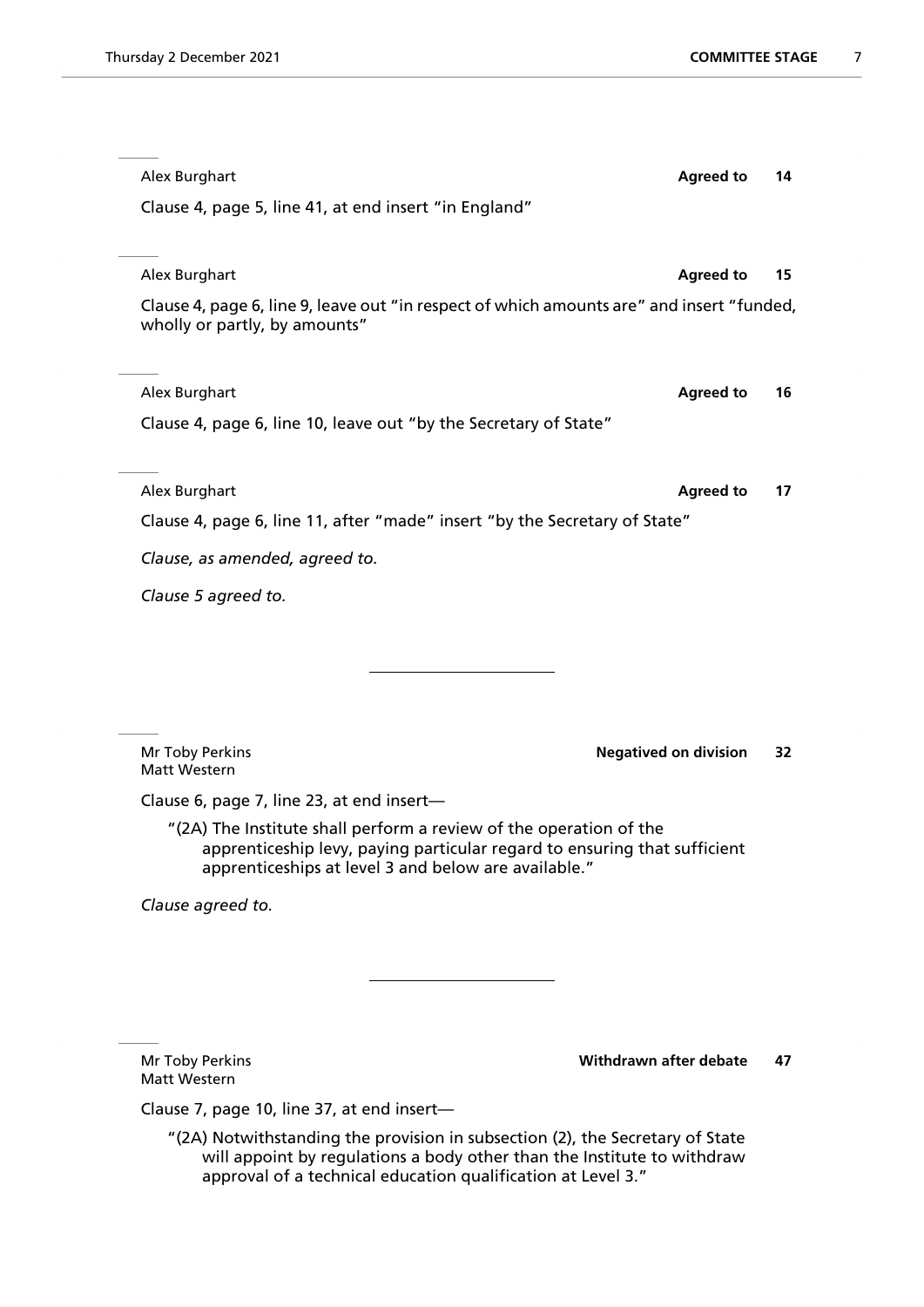| Alex Burghart                                                                                                                                                                                                                                                       | <b>Agreed to on division</b> | 18 |
|---------------------------------------------------------------------------------------------------------------------------------------------------------------------------------------------------------------------------------------------------------------------|------------------------------|----|
| Clause 7, page 10, leave out lines 38 to 40                                                                                                                                                                                                                         |                              |    |
|                                                                                                                                                                                                                                                                     |                              |    |
| Alex Burghart                                                                                                                                                                                                                                                       | <b>Agreed to on division</b> | 19 |
| Clause 7, page 10, leave out lines 41 and 42                                                                                                                                                                                                                        |                              |    |
|                                                                                                                                                                                                                                                                     |                              |    |
| Mr Toby Perkins<br>Matt Western                                                                                                                                                                                                                                     | <b>Negatived on division</b> | 48 |
| Clause 7, page 11, line 19, at end insert-                                                                                                                                                                                                                          |                              |    |
| "(10) The Secretary of State must publish criteria to define what is meant by<br>"high quality qualifications", which can be used as a framework for<br>future deliberations about any defunding of qualifications.                                                 |                              |    |
| (11) Any future defunding of qualifications must be reviewed by an<br>appointed independent panel of experts, against the criteria set out in<br>subsection (10).                                                                                                   |                              |    |
| (12) The Secretary of State must publish the proposed list of Level 3 vocational<br>and technical qualifications which are proposed to be defunded, based<br>on the criteria as set out in subsection (10), within 3 months of this Act<br>receiving royal assent." |                              |    |
| Clause, as amended, agreed to.                                                                                                                                                                                                                                      |                              |    |
| Clause 8 and 9 agreed to.                                                                                                                                                                                                                                           |                              |    |
|                                                                                                                                                                                                                                                                     |                              |    |
|                                                                                                                                                                                                                                                                     |                              |    |
|                                                                                                                                                                                                                                                                     |                              |    |
|                                                                                                                                                                                                                                                                     |                              |    |

Matt Western Clause 10, page 14, line 17, leave out paragraph (a)

Mr Toby Perkins **Withdrawn after debate 49**

*Clause agreed to.*

*Clauses 11 to 13 agreed to.*

**Adjourned until Tuesday 7 December at 9.25 am**